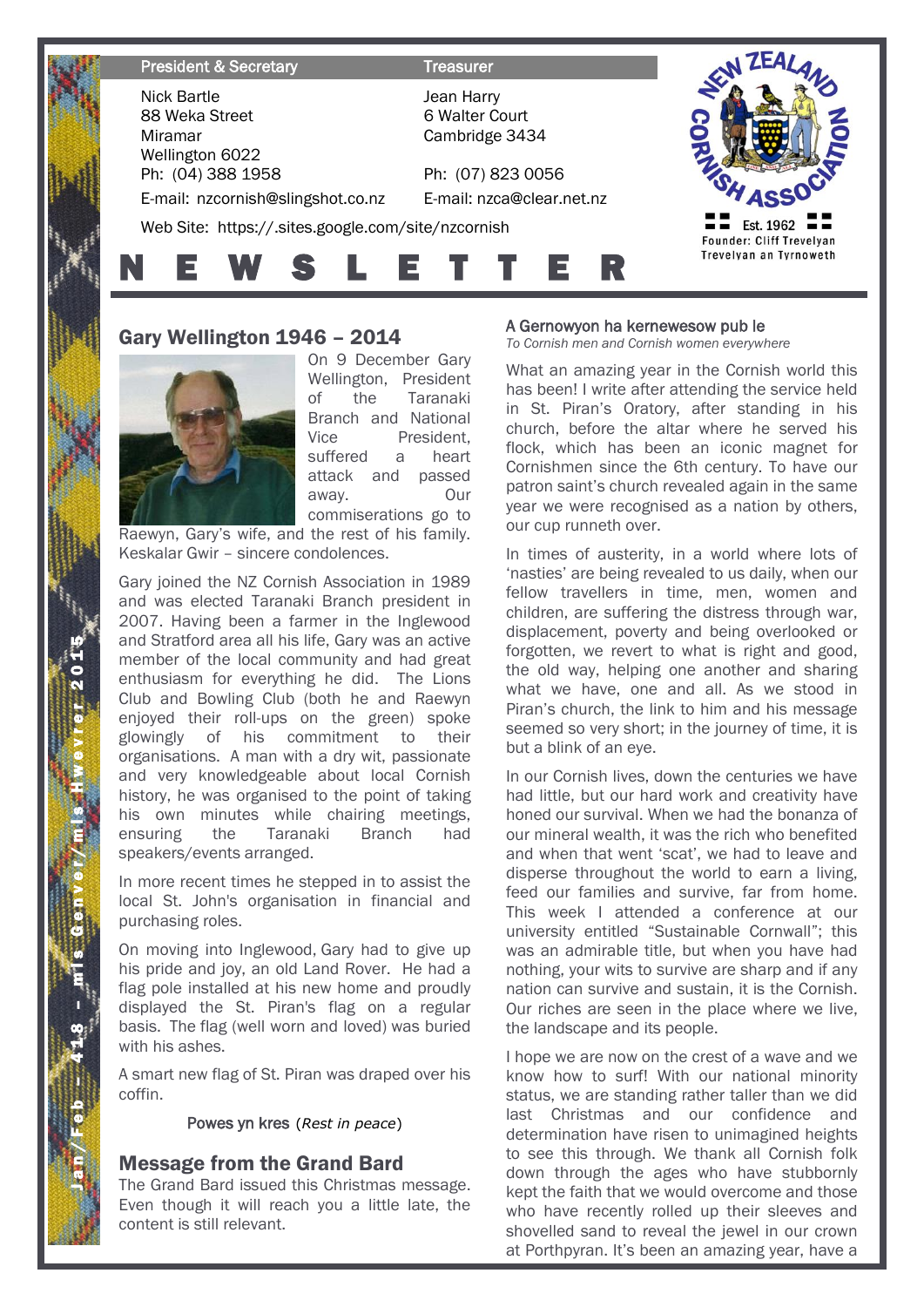wonderful Christmas wherever you are in the world, one and all, and may you all look forward to a bright New Year.

Maureen Fuller Steren Mor Bard of Cornwall Bardh Meur Kernow

## Date for your diary

The 2015 national meeting will be at the Pioneer Village in Stratford on Saturday, 9 May 2015. A formal notice of meeting and agenda will be sent out in the next newsletter.

## Add a little Cornish to your day

For those members in rural areas, here are some words in Kernewek to practice on the local livestock.

| Kernewek     | Sounds like | English      |
|--------------|-------------|--------------|
| Enyval       | any vaal    | animal       |
| Cath         | kath        | cat          |
| Ki           | key         | dog (male)   |
| Gast         | ghast       | dog (female) |
| Yar          | yarr        | chicken      |
| <b>Bugh</b>  | boo hh*     | COW          |
| <b>Margh</b> | marr hh*    | horse        |
| Hogh         | ho hh*      | pig          |
| <b>Davas</b> | daav az     | sheep        |

\*"hh" is a guttural sound - a cross between the sound of "ck" and clearing your throat. Bugh sounds similar to book, margh similar to mark and hogh is close to hock making it easy to remember it means pig. Think of ham hock.

#### St. Piran's Day

Remember St. Piran's Day on 5th March. It's our national day and no better time to celebrate all things Cornish. So plan pasties for tea, bake some saffron cake and wear your Cornish tartan on the day.

St. Piran floated from Ireland on a mill stone, according to the legend and came ashore near the present day Perranporth (Porthpyran). As a Christian monk, he is said to have set up a mission near the coast and built a small place of worship, referred to as his Oratory. Over the centuries a small stone building has been repeatedly buried and exposed by the sand dunes at Gear Sands north of the town. The original oratory was more likely to have been constructed from wattle and daub (wood and mud) which would not have survived for so long. The latest excavations were carried out last year by St Piran Trust as reported in the March/April 2014 newsletter and mentioned above by the Grand Bard.

On 7 February this year, the BBC recorded a programme of Songs of Praise at the Oratory which is scheduled to be screened in Britain on 1 March – very close to St Piran's Day.

There are two other places close by named for St. Piran. With the demise of the Oratory, a church was built in the 10<sup>th</sup> century further inland and on the opposite side of stream that was hoped would keep washing away the invading sand. First built to the same design as the Oratory, the church was extended over time and grew in importance. It was included in the pilgrim route via St. Day to St. Michael's Mount. The plan worked until the early 1800s when tin mining affected the flow of water in the stream and the sands marched on. Burials continued in the churchyard until 1835 but, by then, parts of the old church had been dismantled and moved even further inland. The tops of the ruins of the remaining church can peek above the sand.

A mile or two from the coast lies the village of Rose and nearby is the third of the St. Piran sites – St. Piran's Round. It consists of a



circular mound 4 m high surrounded by a ditch 2 m deep creating a bowl 40 m across,. According to archaeologists, the Round started life as fortifications for an Iron Age farm. It would have been familiar to St Piran but may not have been in its original use by the 6<sup>th</sup> century. It has, in fact, been put to a wide range of uses

in its history many as variations of its role as a "plen an gwarry" an open-air theatre or performance space. It was a site for wrastling competitions, miracle plays, political rallies, Druidic ceremonies,

Christian services and meetings as well as the venue for the annual gathering of the Gorsedh.

For hundreds of years a road ran through the middle of the Round and the land was farmed. In the late 1800s some forward-thinking locals with the necessary resources provided materials and labour to divert the ever-increasing traffic around the historic site and new farming practices meant that the land was uneconomic. The Round survived to claim the title of Britain's oldest theatre. Within the Round there is a depression; shallow now but which would once have been quite deep and covered during the miracle plays. It was used to hide the actor cast as the Devil so that they could appear as if from nowhere during the proceedings. It is known as the Devil's Spoon or the Devil's Frying Pan and may have had a "handle" that would let the Devil move under cover to appear elsewhere as if by magic.



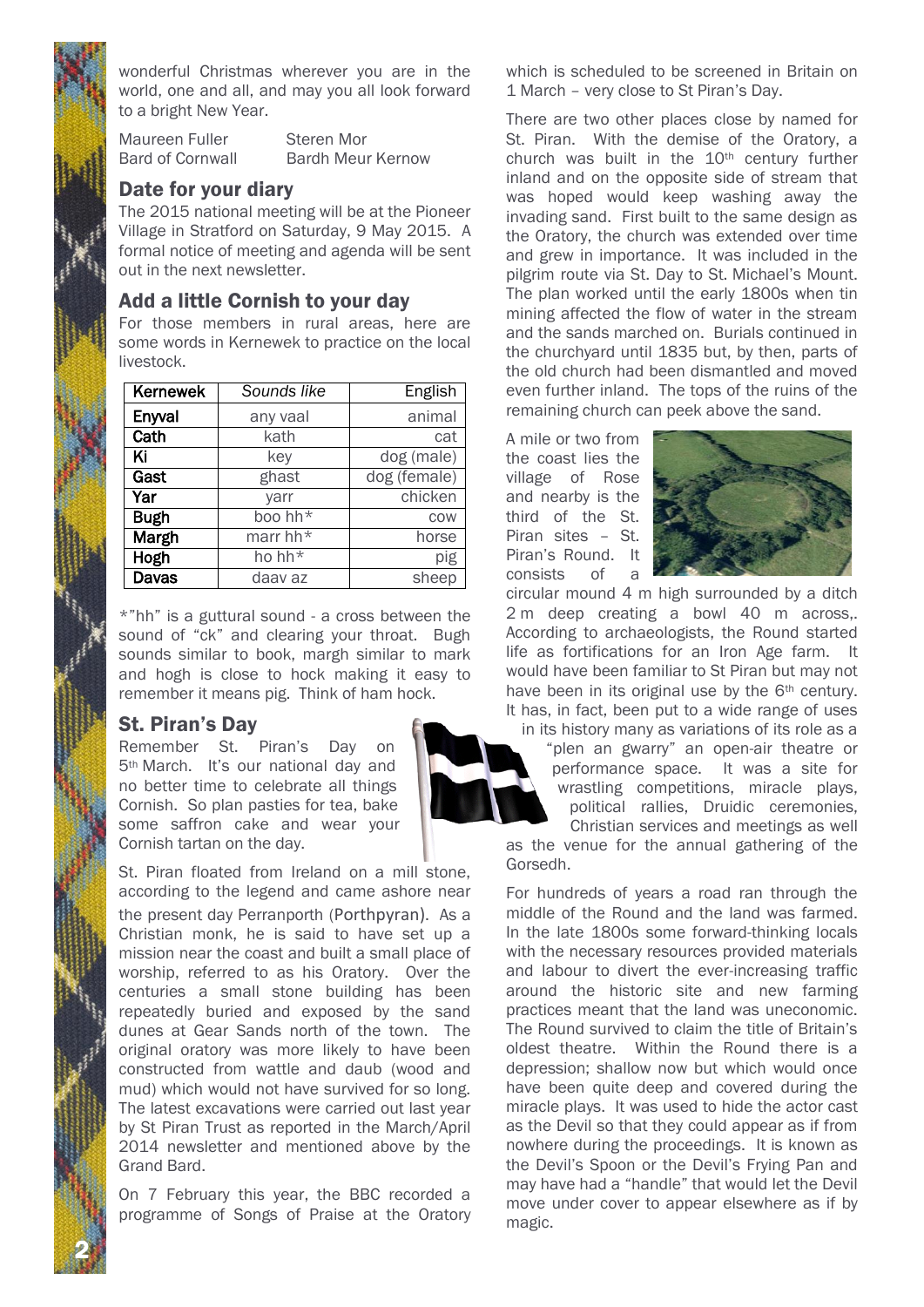# Explosives in mining

The Chinese are credited with the invention and development of gunpowder and its use in warfare and public spectacle. The French were the first to use explosives in mining but it was in Cornwall that their use was made a lot safer by the invention of the safety fuse.

Gunpowder was imported into Cornwall until 1808 when the first Cornish gunpowder factory opened at Cosawes Wood, Perranarworthal, about 5 miles from Falmouth. The site at Cosawes and at other works – such as the one at nearby Kennall Vale which followed in 1813 – were chosen for their seclusion in wooded

river valleys. This ensured both the availability of water power and the relative safety of nearby settlements, shielded as they were by the trees. These also served to shield the process buildings and storage magazines from one another, should an explosion take place. The roofs of the buildings were also designed to blow off relatively harmlessly in the event of a detonation.

The adoption of gunpowder for mine blasting in Cornwall in 1689 represented a great technological breakthrough. By 1836 the consumption of gunpowder was considerable with 30 tonnes being used in Cornish mines.

Gunpowder may have saved a lot of work but it came with high risk of unintended and unexpected ignition and explosions. The method used to blast rock involved drilling several holes across a rock face that were filled with charges of gunpowder. In order to confine the gases produced on ignition (and hence maximise the effect of the explosion), the gunpowder within each shot hole was sealed in place by inserting a

pointed rod known as a "needle" in the hole, then packing in soft clay and tamping it down to form a plug. To prevent sparking, a copper needle and a nonmetallic ramming rod, typically made from hickory, were used. The "needle" was then removed and replaced by a fuse.

3 N

A nominated miner ignited the end of the fuse which was intended to burn at a known rate so the length of the fuse would determine the time between lighting the fuse and the ignition of the main charges. Early fuses, powder-filled reed or goose-quills, were unpredictable. They had a tendency to burn irregularly, "flash off", or break. If moisture got in, the fuse could smoulder and, if the main charge failed to ignite - a misfire or "hang fire" - the miners would need to wait before returning to the work face to set new

fuses. Increasingly, miners in Cornwall in the late 18th and early 19th centuries were becoming badly injured after suspecting that there had been a misfire and returning to the work face just as a smouldering damp quill ignited the gunpowder charges.

> Enter William Bickford (pictured). He was from Devon but moved to Truro to work in the leather industry. Even though he had no direct involvement in mining he was disturbed by injuries and the loss of life through mismanaged use of explosives.

> The story goes that Bickford had an insight while visiting a friend who was a

rope maker. While observing his friend winding cord together to generate a rope, Bickford realised he could adapt the same method to make fuses. He invented a machine which would thread and weave two layers of jute yarn (a shiny vegetable fibre), spun in opposite directions (to stop the fuse untwisting) over a small "tube" of gunpowder, the whole of which would then be "varnished" with tar to waterproof the end product. The outcome was a fuse that, when lit, "the fire only travels along it slowly, rate of burning ... being about 30 seconds per foot." Bickford had developed a fuse which would burn for a known length of time, depending on the length of the fuse.

He obtained a British Patent for his device (No. 6159 "Safety Fuze for Igniting Gunpowder used in Blasting Rocks, Etc") in 1831. It was originally called "The Patent Safety Rod" but its name was later changed to the "Safety Fuse". It was supplied as a "rope" of about half an inch diameter that sold for thruppence (3d) per fathom (6 feet).

Bickford built a factory in Tuckingmill near

Camborne with his son-in-law, George Smith. Sadly, Bickford died in 1834 just before the fuse factory opened. In its first year the factory produced 45 miles of fuse but, a hundred years later, the same factory, which had been enlarged, made over 100,000 miles of fuse. This shows the scale of mining, as only a few feet

would be needed for one blast.

It took some time to get miners to use these safer fuses, as the older, unpredictable ones were cheaper. Eventually common sense prevailed and the mining industry moved over to the safety fuses. Word of the reliability of Bickford's safety fuse spread and was eventually in large demand across world markets.

Bickford-Smith & Company expanded its operations into America in 1836. The basic